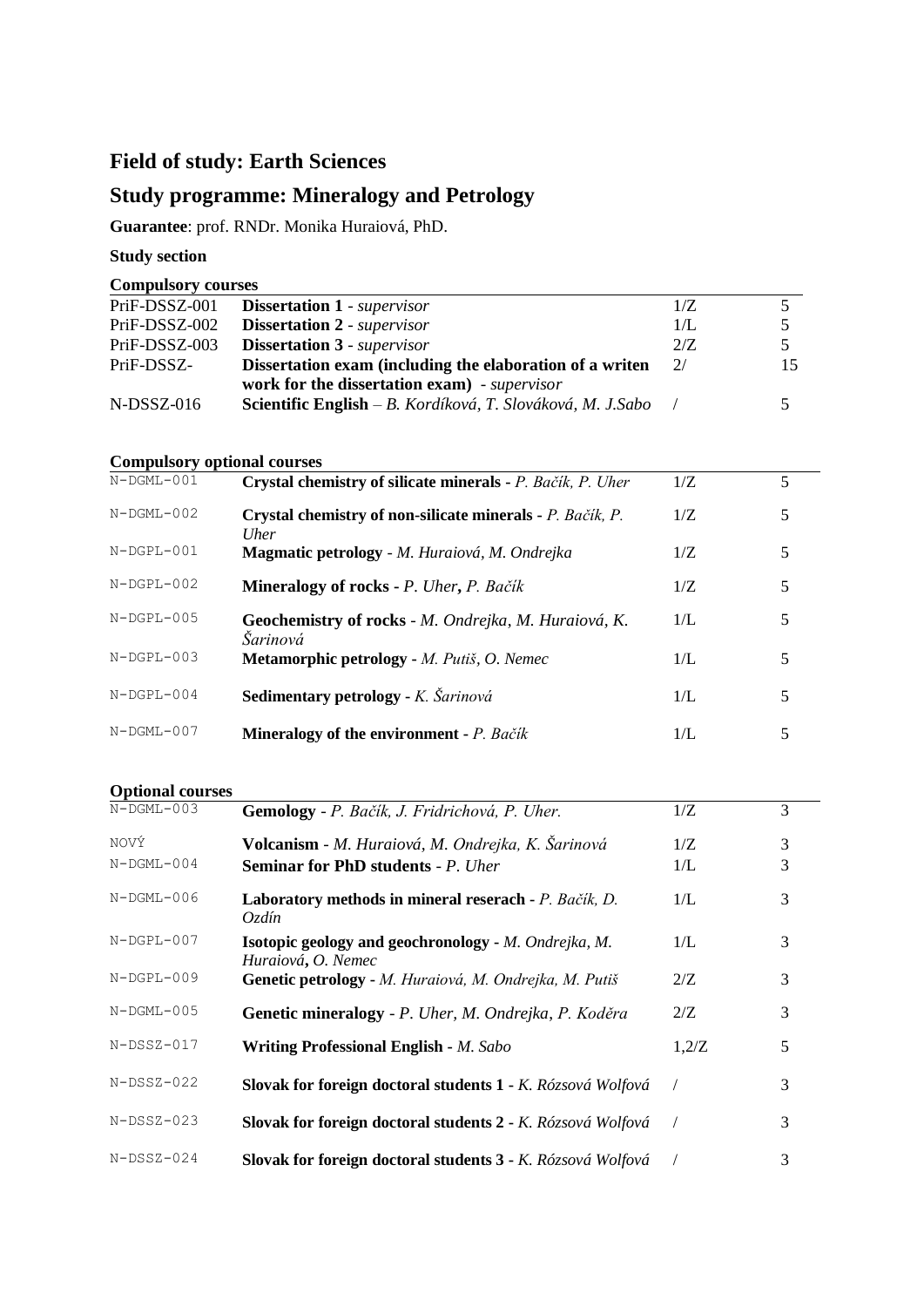| N-DSSZ-018 | <b>Professional Oral Communication - M. Sabo</b>     | 1.2/Z |  |
|------------|------------------------------------------------------|-------|--|
|            | PriF-DSSZ-018 Writing Professional English - M. Sabo | 1.2/L |  |

### **Research section**

| <b>Dissertation</b>                                                                |              |    |
|------------------------------------------------------------------------------------|--------------|----|
| PriF-DSSZ-004 Dissertation 4 - supervisor                                          | 2/L          | 5  |
| PriF-DSSZ-005 Dissertation 5 - supervisor                                          | 3/Z          | 5  |
| PriF-DSSZ-006 Dissertation 6 - supervisor                                          | 3/L          | 5  |
| PriF-DSSZ-007 Dissertation 7 - supervisor                                          | 4/Z          | 5  |
| Oral defence of dissertation thesis (Dissertation 8) -<br>PriF-DSSZ-<br>supervisor | $4/\Gamma$ . | 30 |

#### **Research activity**

| RESCALUI AUUVILY                                                                                                                        |                 |                |
|-----------------------------------------------------------------------------------------------------------------------------------------|-----------------|----------------|
| PriF-DSSZ-109 Comenius University grant for young scientific                                                                            | /L              | 12             |
| researchers or its equivalent - supervisor                                                                                              |                 |                |
| PriF-DSSZ-120 A scientific monograph or an equivalent scientific study                                                                  | $\overline{1}$  | 30             |
| issued by a foreign publisher - supervisor                                                                                              |                 |                |
| PriF-DSSZ-121 A scientific monograph or an equivalent scientific study                                                                  | $\sqrt{2}$      | 20             |
| issued by a Slovak publisher - supervisor                                                                                               |                 |                |
| PriF-DSSZ-122 A chapter in a scientific monograph issued by a foreign                                                                   | $\sqrt{2}$      | 14             |
| publisher - supervisor                                                                                                                  |                 |                |
| PriF-DSSZ-123 A chapter in a scientific monograph issued by a Slovak                                                                    | $\sqrt{2}$      | 10             |
| publisher - supervisor                                                                                                                  |                 |                |
| PriF-DSSZ-124 A publication in a peer-reviewed scientific journal -                                                                     | 7               | 28             |
| supervisor                                                                                                                              |                 |                |
| PriF-DSSZ-135 A scientific paper in foreign journals registered in the                                                                  | $\sqrt{2}$      | 19             |
| Web of Science or SCOPUS databases - supervisor                                                                                         |                 |                |
| PriF-DSSZ-136 A scientific paper in Slovak journals registered in the                                                                   | $\sqrt{2}$      | 15             |
| Web of Science or SCOPUS databases - supervisor                                                                                         |                 |                |
| PriF-DSSZ-125 A publication in a foreign peer-reviewed, non current                                                                     | $\sqrt{2}$      | 14             |
| contents journal - supervisor                                                                                                           |                 |                |
| PriF-DSSZ-126A publication in a Slovak peer-reviewed, non current                                                                       | 7               | 10             |
| contents journal - supervisor                                                                                                           |                 |                |
| PriF-DSSZ-127 A scientific paper in a peer-reviewed foreign collective                                                                  | $\sqrt{2}$      | 8              |
| volume or a monograph - supervisor<br>PriF-DSSZ-128 A scientific paper in a peer-reviewed Slovak collective                             | $\overline{1}$  | 6              |
| volume or monograph - supervisor                                                                                                        |                 |                |
|                                                                                                                                         |                 | $\overline{4}$ |
| PriF-DSSZ-129 An abstract for a conference abroad - supervisor<br>PriF-DSSZ-130 An abstract for a Slovak hosted conference - supervisor | Т<br>$\sqrt{2}$ | 3              |
| PriF-DSSZ-131 Copyright certificates, patents and findings - supervisor                                                                 | $\sqrt{2}$      | 10             |
| PriF-DSSZ-132 A citation in a publication registered in the Web of                                                                      |                 | $\overline{4}$ |
| Science citation indices and in the SCOPUS datable -                                                                                    |                 |                |
| supervisor                                                                                                                              |                 |                |
| PriF-DSSZ-133 A citation in a foreign publication, unregistered in                                                                      | $\sqrt{2}$      | 3              |
| citation indices - supervisor                                                                                                           |                 |                |
| PriF-DSSZ-134 A citation in a Slovak publication, unregisterd in citation                                                               | $\sqrt{2}$      | $\overline{2}$ |
| indices - supervisor                                                                                                                    |                 |                |
| PriF-DSSZ-110 Grant from the Faculty of Natural Sciences for doctoral                                                                   | /L              | 8              |
| students, Grant from the SAS or any equivalent of these                                                                                 |                 |                |
| two - supervisor                                                                                                                        |                 |                |
| PriF-DSSZ-119 Other activities - supervisor                                                                                             | 1,2/            | 1              |
|                                                                                                                                         |                 |                |